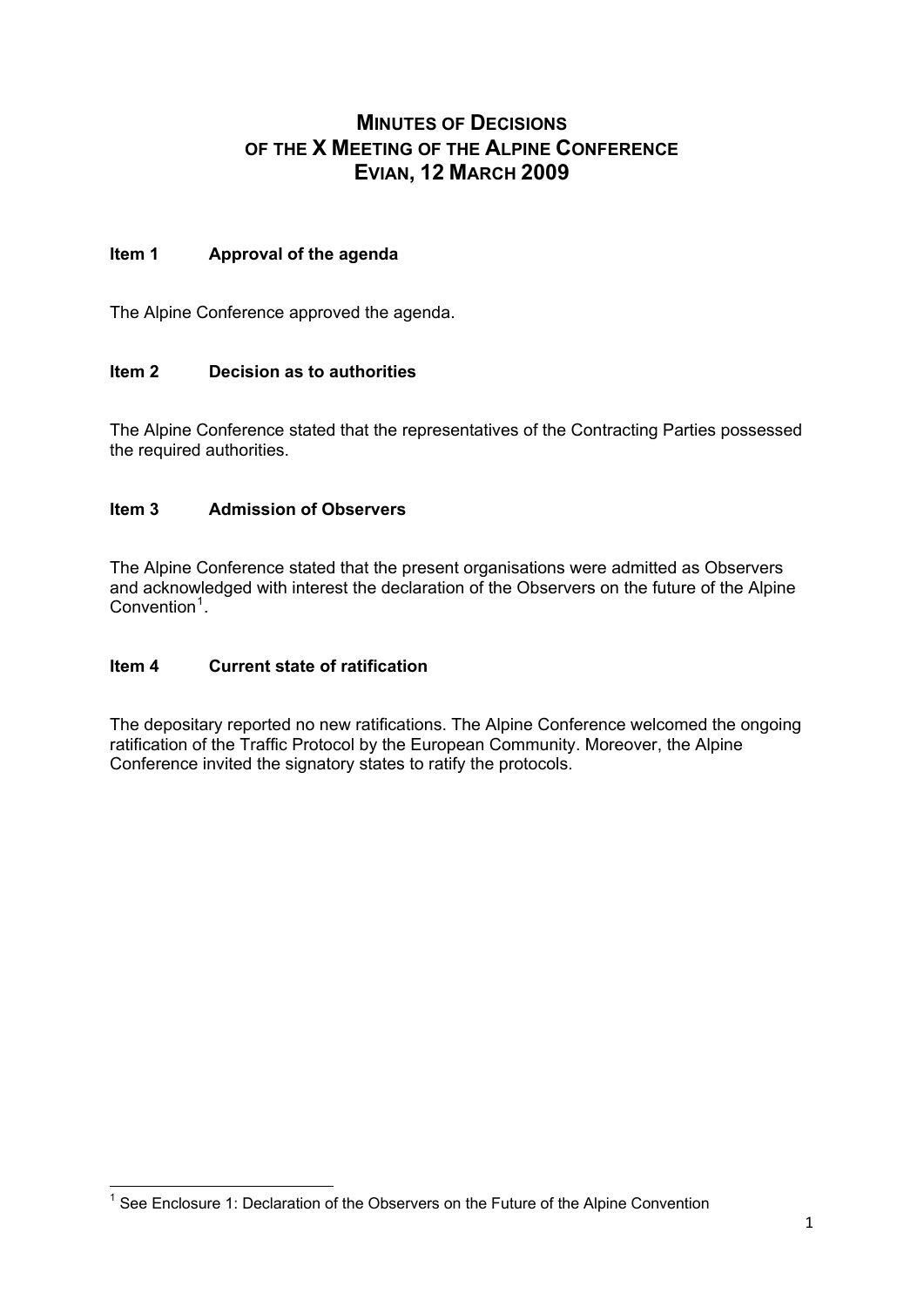### **Item A1 Half-time review of the Multi-Annual Working Programme of the Alpine Conference (2005-2010)**

### The Alpine Conference

1) Acknowledged the report<sup>[2](#page-1-0)</sup> by the Permanent Secretariat and thanked the Permanent Secretariat for its further support in the implementation of the Multi-Annual Working Programme of the Alpine Conference for the years from 2005 to 2010 subject to the decisions made by the X Alpine Conference in Evian,

2) Decided to continue the revision of the Multi-Annual Working programme of the Alpine Conference with the support of an expert group presided over by Switzerland and requested the Permanent Secretariat to present in coordination with the Slovene Presidency and Switzerland a proposal for the preparation process in time for the 41<sup>st</sup> session of the Permanent Committee.

### **Item A2 2007/2008 balance sheet and 2009/2010 budget of the Permanent Secretariat**

The Alpine Conference

1) acknowledged the report<sup>[3](#page-1-1)</sup> by the Secretary General and discharged him from liability for the 2007/2008 budget period,

2) approved the proposed  $2009/2010<sup>4</sup>$  $2009/2010<sup>4</sup>$  $2009/2010<sup>4</sup>$  budget with contributions by the Contracting Parties with a total sum of 861,827.20 Euros for 2009 and 874,754.61 Euros for 2010,

3) laid down that this decision did not anticipate the decisions on mandatory contributions by the Contracting Parties for the years after 2010,

 2 See Enclosure 2: Document PC40/5

<span id="page-1-1"></span><span id="page-1-0"></span><sup>&</sup>lt;sup>3</sup> See Enclosure 3: Document AC X/A2

<span id="page-1-2"></span><sup>4</sup> See Enclosure 4: Document AC X/A2/3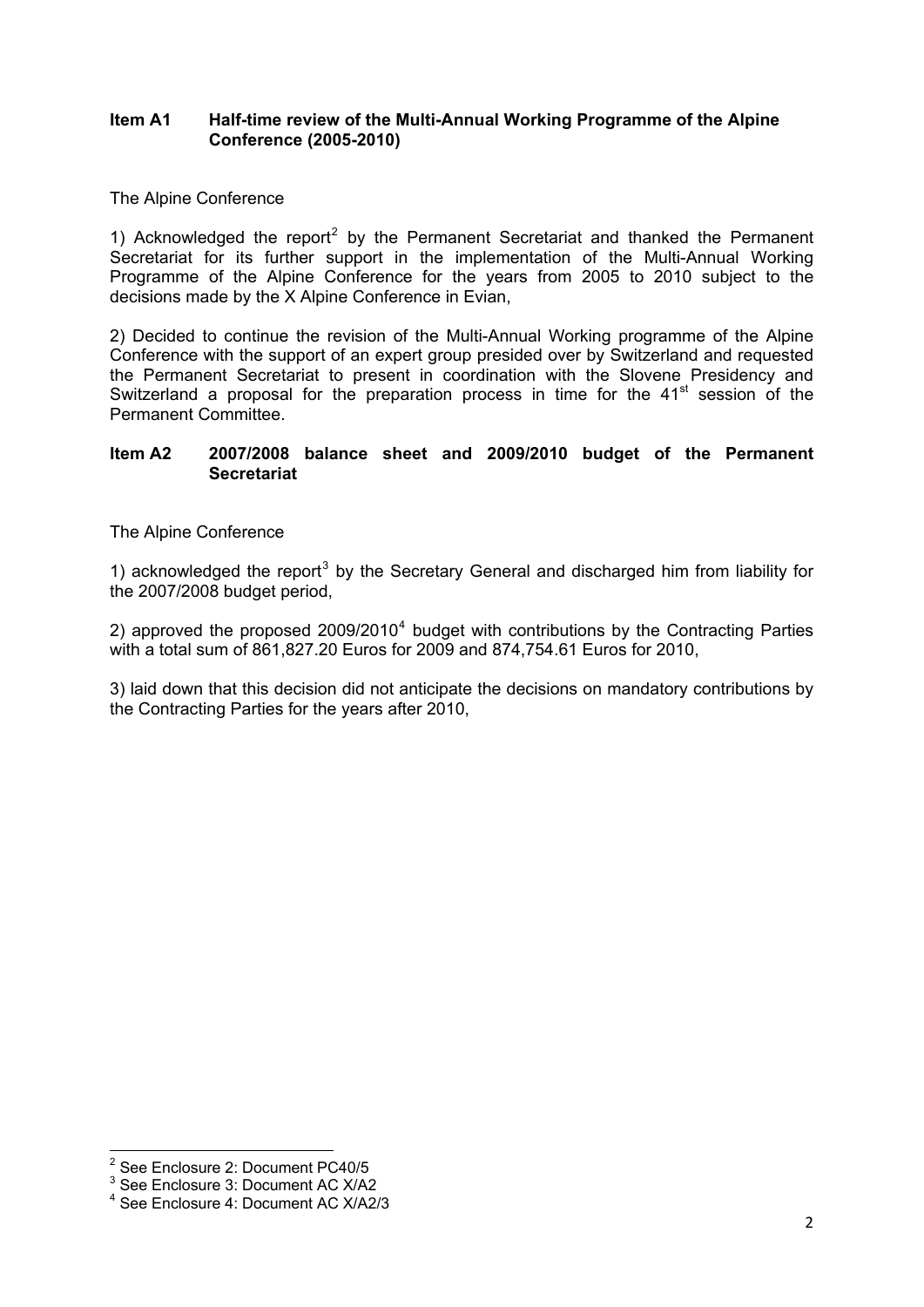4) acknowledged the financial conduct of the Secretary General, who was responsible for budget administration in the 2005 and 2006 budget period.

### **Item A3 Changes to the Staff Rules and the Financial and Accounting Rules of the Permanent Secretariat**

The Alpine Conference

1) Approved the Financial and Accounting Rules of the Permanent Secretariat of the Alpine Convention in the Enclosure<sup>[5](#page-2-0)</sup>,

2) Asked the Permanent Secretariat to proceed with its work on the Staff Rules with the Contracting Parties by means of written procedure for approval at the next session of the Permanent Secretariat.

### **Item A4 Mode of operation of the Protected Areas Task Force of the Permanent Secretariat**

The Alpine Conference asked France to proceed with its work on the definite legal status of the Task Force until the XI Alpine Conference by consulting all involved parties, especially the financiers, Contracting Parties and project partners, the Permanent Secretariat, the Task Force, and the President of the international Steering Committee of the Alpine Network of Protected Areas, with a view to a proposal to the Permanent Committee for the decisionmaking of the XI Alpine Conference.

# **Item A5 Activities of the Alpine Network of Protected Areas**

The Alpine Conference

1) Acknowledged the 2007/2008<sup>[6](#page-2-1)</sup> activity report by the Alpine Network of Protected Areas,

<span id="page-2-0"></span> 5 See Enclosure 5: Document AC X/A3/2

<span id="page-2-1"></span><sup>6</sup> See Enclosure 6: Document AC X/A5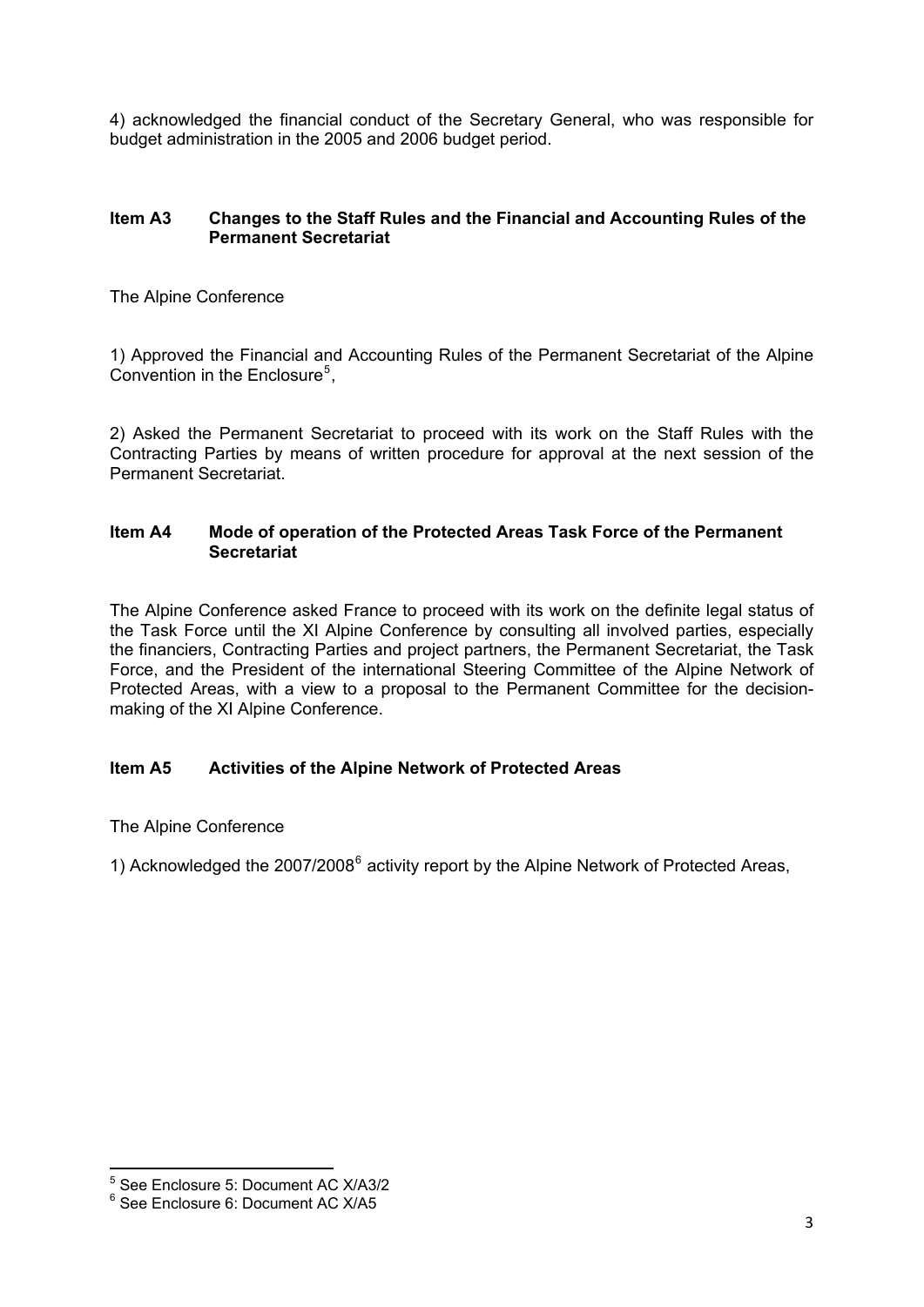2) Approved of the Working Programme 2009/2010<sup>[7](#page-3-0)</sup> of the Alpine Network of Protected Areas,

3) Acknowledged the 2007/200[8](#page-3-1) financial report and the 2009/2010<sup>8</sup> budget of the Protected Areas Task Force.

# **Item A6 Large Carnivores and Wild Ungulates**

The Alpine Conference

1) Established the Platform "Large Carnivores", whose mode of operation and frequency of meetings were laid down in the mandate in the Enclosure<sup>[9](#page-3-2)</sup>,

2) Entrusted Liechtenstein with the Presidency over the "Large Carnivores" Platform until the XI Alpine Conference.

# **Item A7 System for the Observation of and Information on the Alps (SOIA)**

The Alpine Conference

1) Acknowledged the Permanent Secretariat's report<sup>[10](#page-3-3)</sup> on the System for the Observation of and Information on the Alps,

2) Requested the SOIA Working Group to actively participate in the further development of SOIA by the Permanent Secretariat, especially concerning:

- the development and implementation of the research agenda of the Multi-Annual Working Programme of the Alpine Conference,

- the integration of the Alpine Convention within the framework of European environmental observation, and asked the Working Group to present to the Permanent Committee concrete proposals on how to perform integration into the SEIS,

<u> - Andreas Andreas Andreas Andreas Andreas Andreas Andreas Andreas Andreas Andreas Andreas Andreas Andreas Andr</u>

<span id="page-3-0"></span><sup>7</sup> See Enclosure 7: Document AC X/A5/2

<sup>8</sup> See Enclosure 8: Document AC X/A5/3

<span id="page-3-2"></span><span id="page-3-1"></span><sup>&</sup>lt;sup>9</sup> See Enclosure 9: Document AC X/A6

<span id="page-3-3"></span><sup>10</sup> See Enclosure 10: Document PC40/9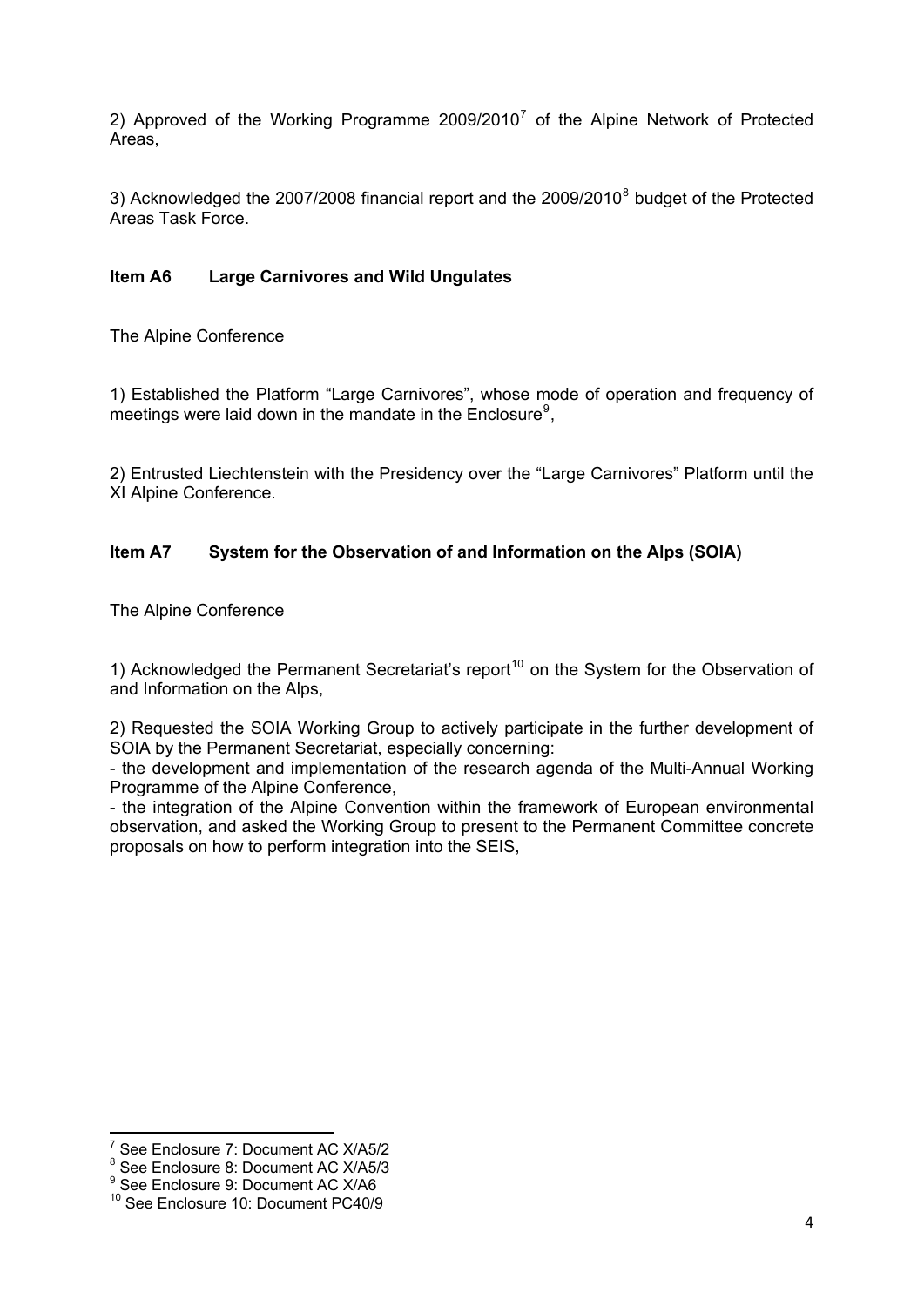3) Entrusted the Permanent Secretariat with the coordination of the "SOIA" Working Group until the XI Alpine Conference.

# **Item A8 Research agenda of the Multi-Annual Working Programme of the Alpine Convention (2005-2010)**

The Alpine Conference acknowledged the report by ISCAR.

### **Item A9 First Conference of Regions within the framework of the Alpine Convention**

The Alpine Conference acknowledged the report on the first Conference of Regions within the framework of the Alpine Convention and encouraged the regions to further develop this initiative in coordination with the follow-up presidencies.

### **Item B1 Report by the Secretary General (including "International Mountain Partnerships")**

The Alpine Conference acknowledged the report by the Secretary General and thanked him for his work.

# **International Mountain Partnerships**

The Alpine Conference

1) Approvingly acknowledged the report<sup>[11](#page-4-0)</sup> by the Permanent Secretariat,

2) Welcomed the further development of the Mountain Partnerships in the regions cooperating with the Alpine Convention,

3) Asked the Contracting Parties and Observers to continue to support Mountain Partnerships in the regions cooperating with the Alpine Convention in terms of content and funding as far as they are able through common activities and individual contributions.

<span id="page-4-0"></span><sup>&</sup>lt;u> Tanzania (h. 1878).</u><br>Igarraren 18a - Antonio III.a, frantziar espainiar eta idazlea (h. 1870). <sup>11</sup> See Enclosure 11: Document PC40/11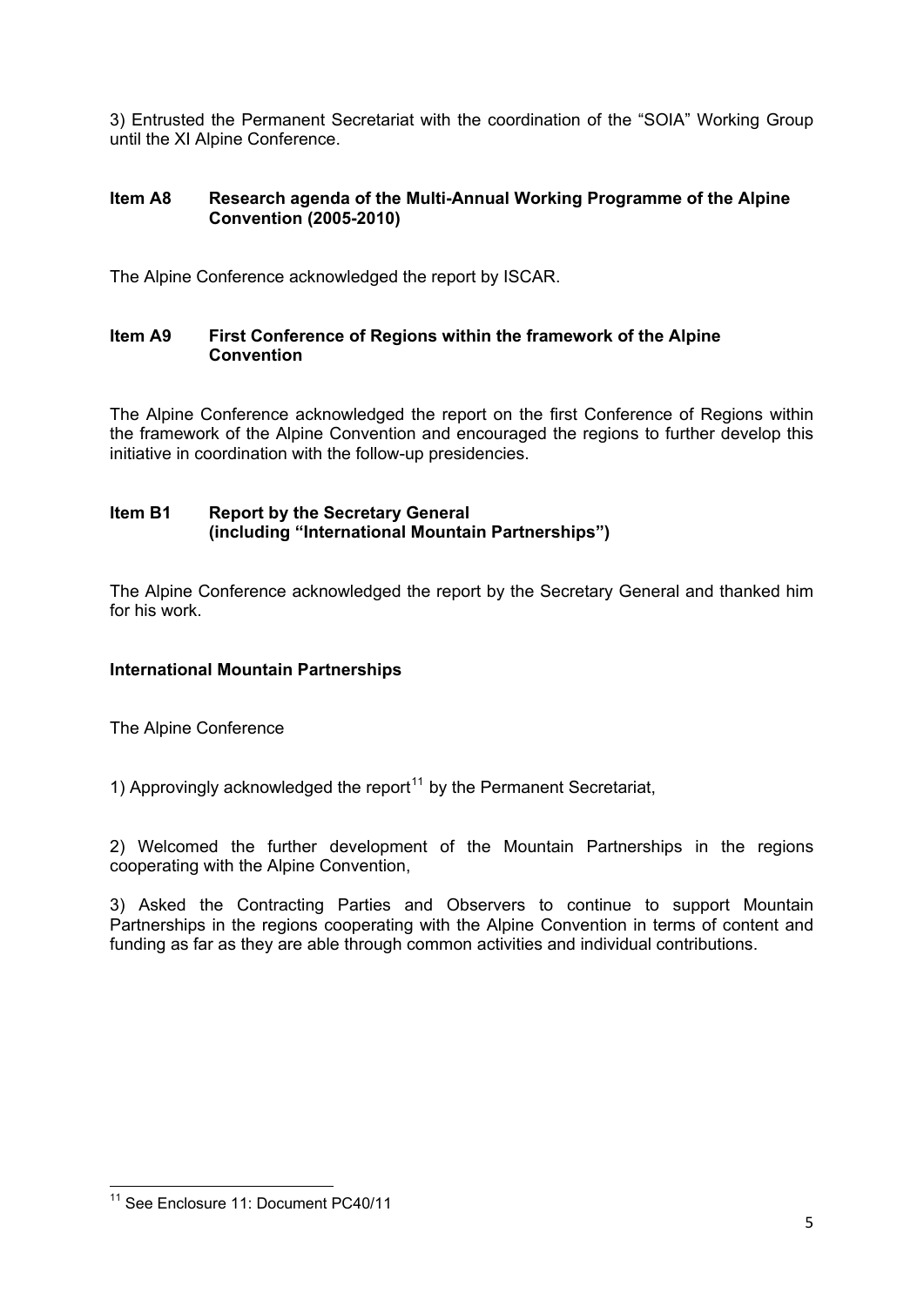### **Item B2 Report on the Reviewing Procedure and exchange of opinions as to the Implementation of the Alpine Convention**

#### The Alpine Conference

1) Approved the report by the Compliance Committee on the current state of compliance with the Alpine Convention and its Implementation Protocols (Enclosure  $1$ )<sup>[12](#page-5-0)</sup>.

2) Acknowledged the recommendations to the Contracting Parties (Enclosure  $2)^{13}$  $2)^{13}$  $2)^{13}$  following from this report and requested the Contracting Parties to take the measures necessary for their implementation,

3) Asked the single Contracting Parties to submit to the Permanent Secretariat within the framework of the new Reviewing Procedure a completed and/or updated national report by 1 September 2009 in all Official Languages of the Alpine Convention,

4) Asked the Compliance Committee to set new common priorities in the next Reviewing Procedure, giving special consideration to the shortcomings which it had pointed out in the course of the first Reviewing Procedure;

If necessary, to make use of the possibilities mentioned in Article 3.1.3 of Decision VII/4 of the Alpine Conference, with the support of experts, and to develop an according procedure,

5) Asked the Contracting Parties to report on their performed activities related to the "Population and Culture" Declaration and to use in so doing the standardised structure (Enclosure  $3)^{14}$  $3)^{14}$  $3)^{14}$  devised for this purpose.

<span id="page-5-0"></span> $^{12}$  See Enclosure 12: Document AC X/B2/1

<span id="page-5-1"></span><sup>13</sup> See Enclosure 13: Document AC X/B2/2

<span id="page-5-2"></span><sup>14</sup> See Enclosure 14: Document AC X/B2/3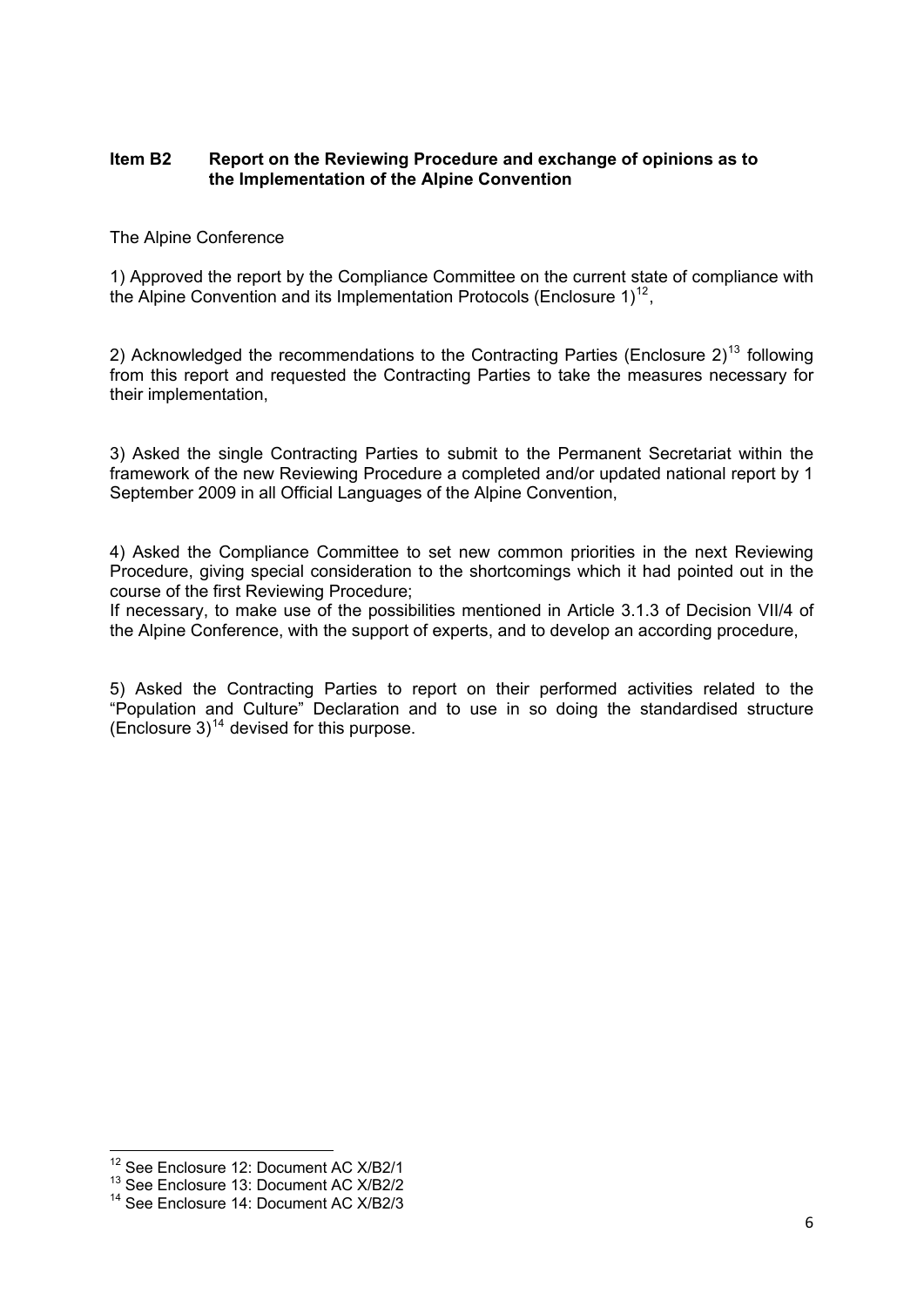Germany pointed out that determined support for the implementation of the recommendations by the Compliance Committee was in order.

### **Item B3 Reports by the Working Groups and Platforms in the fields of Transport, UNESCO World Heritage, Ecological Network, and Natural Hazards**

# **Working Group "Transport"**

The Alpine Conference

1) Thanked the "Transport" Working Group for its work and gave special thanks to Marie Line Meaux for her committed presidency,

2) Approved the mandate<sup>[15](#page-6-0)</sup> of the Working Group "Transport" until the XI Alpine Conference,

3) Expected that the surveys conducted by the Working Group be supported by the Contracting Parties, especially in terms of funds within their means.

# **Working Group "UNESCO World Heritage"**

The Alpine Conference

1) Acknowledged the report<sup>[16](#page-6-1)</sup> by the "UNESCO World Heritage" Working Group,

and compiled documentation (Enclosures 1, 2, and 3)<sup>18</sup>, 2) Adopted the recommendations (Enclosure  $4$ )<sup>[17](#page-6-2)</sup> prepared by the "UNESCO World Heritage" Working Group over the first two years of activity and acknowledged the gathered

<sup>&</sup>lt;u> Tanzania (h. 1878).</u><br>Igarraren 18a - Antonio III.a, frantziar espainiar eta idazlea (h. 1872). <sup>15</sup> See Enclosure 15: Document PC40/13/1

<span id="page-6-1"></span><span id="page-6-0"></span><sup>16</sup> See Enclosure 16: Document PC40/14

<span id="page-6-2"></span><sup>17</sup> See Enclosure 17: Document PC40/14/4

<sup>18</sup> See Enclosure 18: Document PC40/14/1-3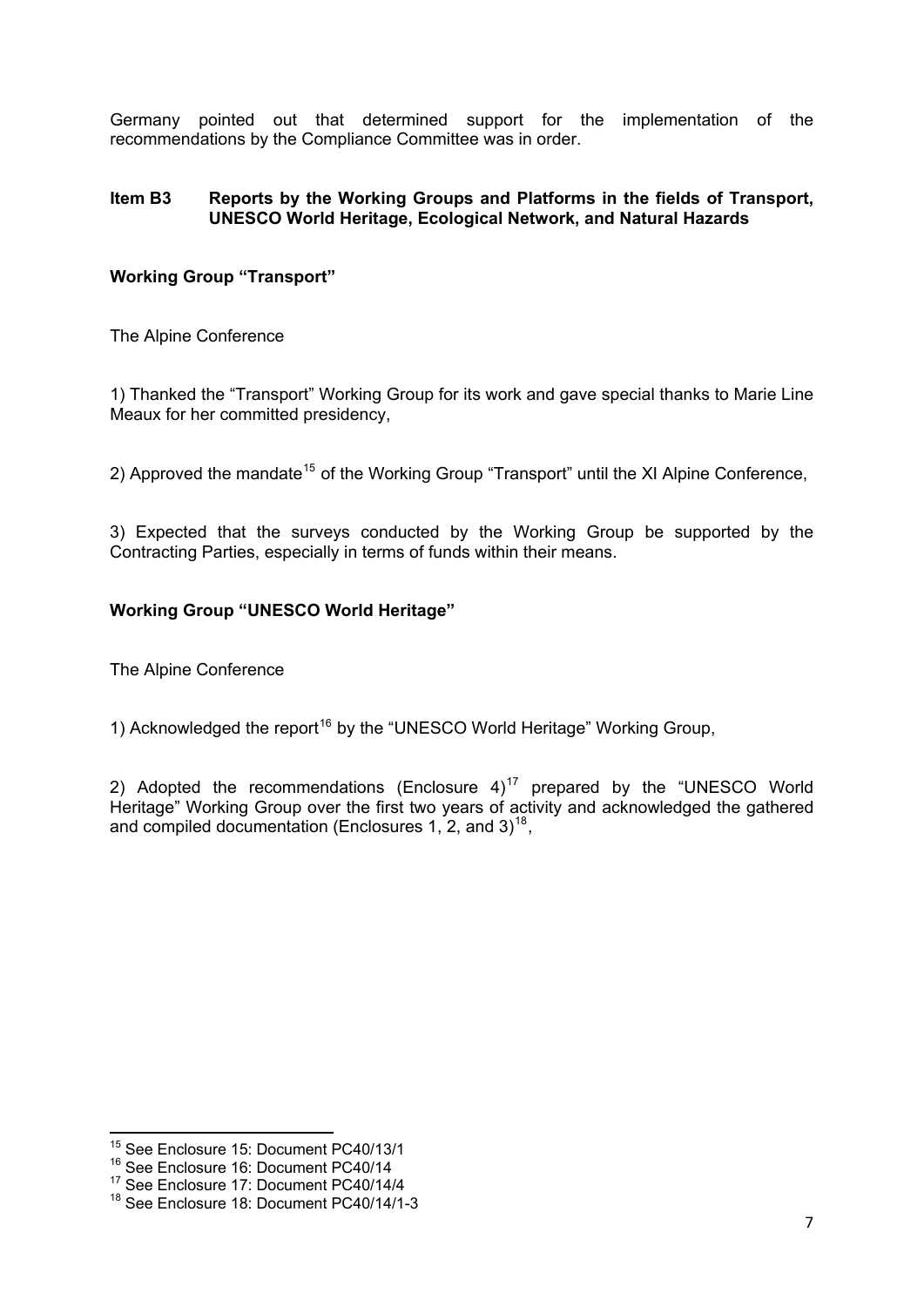3) Renewed the mandate of the Working Group until the XI Alpine Conference and asked them to pursue the following goals especially:

a) contribution to the harmonisation of the lists of proposals by means of the further development of the method used by the Working Group for the reviewing of the topics formulated in the course of the first mandate, also on the basis of the UNESCO World Heritage Convention guidelines, with regard to serial transnational and/or transboundary nominations,

b) identification of universal Alpine values on a technical-scientific basis considering the UNESCO World Heritage Convention guidelines,

c) support and development of proposals for nominations of transboundary and serial transnational sites in the Alpine Space, also by being ready to organise international seminars on topics and problem areas that are crucial to the Alpine space,

d) publication of the duly approved documentation of the Working Group via the website of the Alpine Convention and pertinent publications,

e) exchange of the experiences of the Working Group with the responsible national administrations and the main international regions cooperating with the Alpine Convention,

f) explanation of the results of the "UNESCO World Heritage" Working Group and the compiled documentation to the UNESCO World Heritage Committee on the part of the Permanent Secretariat, the presidency of the Working Group, and the respective delegations of the Contracting States,

4) Thanked the members of the "UNESCO World Heritage" Working Group and the Italian presidency for their work.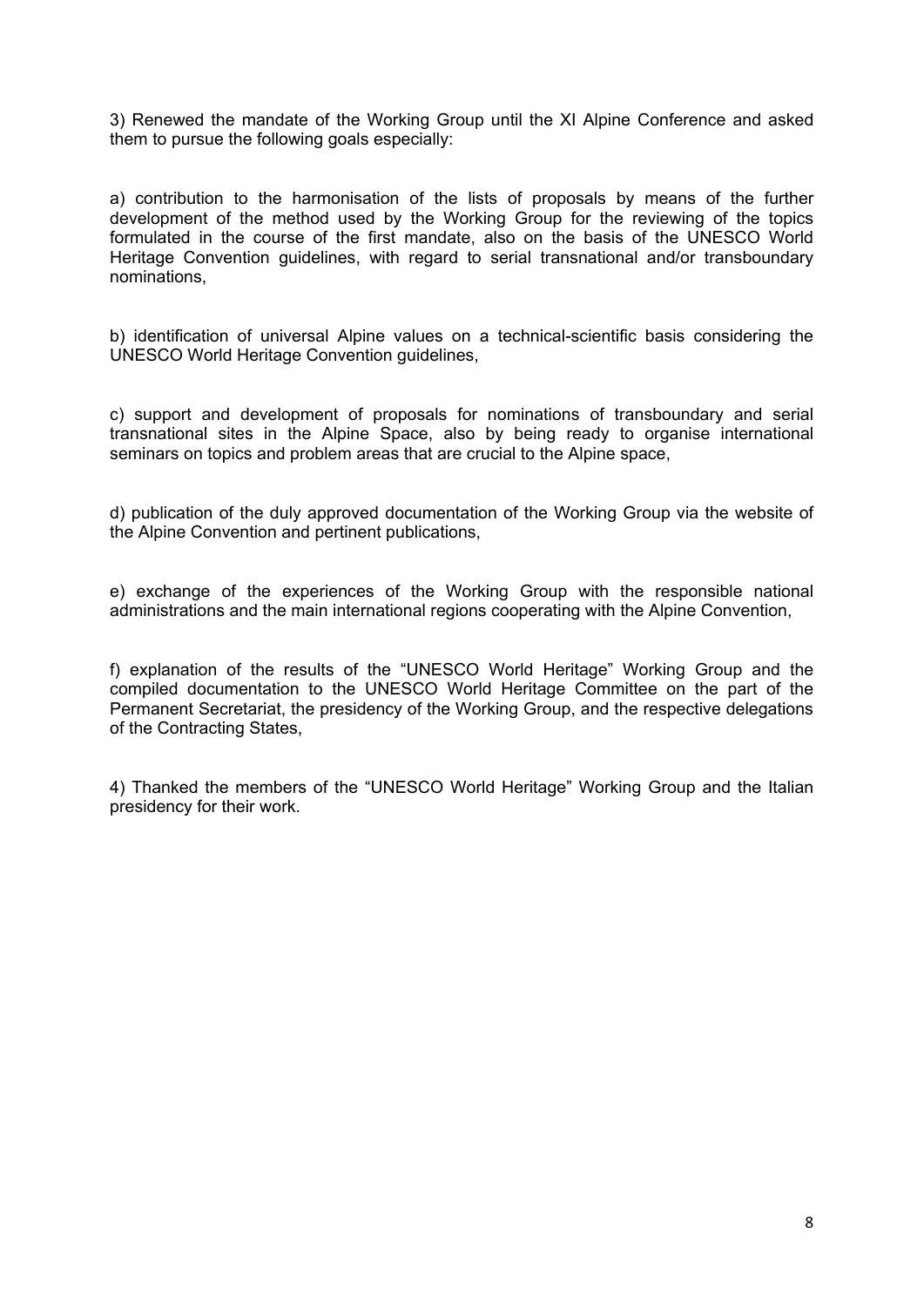# **Platform "Ecological Network"**

The Alpine Conference

1) Acknowledged the 2007/2008 progress report<sup>[19](#page-8-0)</sup> by the "Ecological Network" Platform presented under the presidency of Germany in the Enclosure and thanked the platform for their work,

2) Extended the mandate of the "Ecological Network" Platform adopted in 2006 by the IX Alpine Conference until the XI Alpine Conference, with the following working priorities:

- continuation of the existing catalogue of measures for the implementation of the Ecological Network;

- identification of indicators for success control in the implementation of the Ecological Network;

- selection of pilot regions;

- ascertainment of possible further sources of funding for measures for the implementation of the Ecological Network, and identification and, if necessary, elaboration of proposals for joint projects within the Platform;

- implementation of the communication strategy of the Platform (within the framework of the communication strategy of the Permanent Secretariat) and continuation of the website as well as compilation of an appropriate documentation on the Ecological Network (if possible in the "Alpine Signals" series);

- The platform would present a proposal as to its structure and constitution which would be approved by the Permanent Committee;

<span id="page-8-0"></span><sup>&</sup>lt;u> Tanzania (h. 1878).</u><br>Igarraren 18a - Antonio III.a, frantziar espainiar eta idazlea (h. 1870). <sup>19</sup> See Enclosure 19: Document PC40/15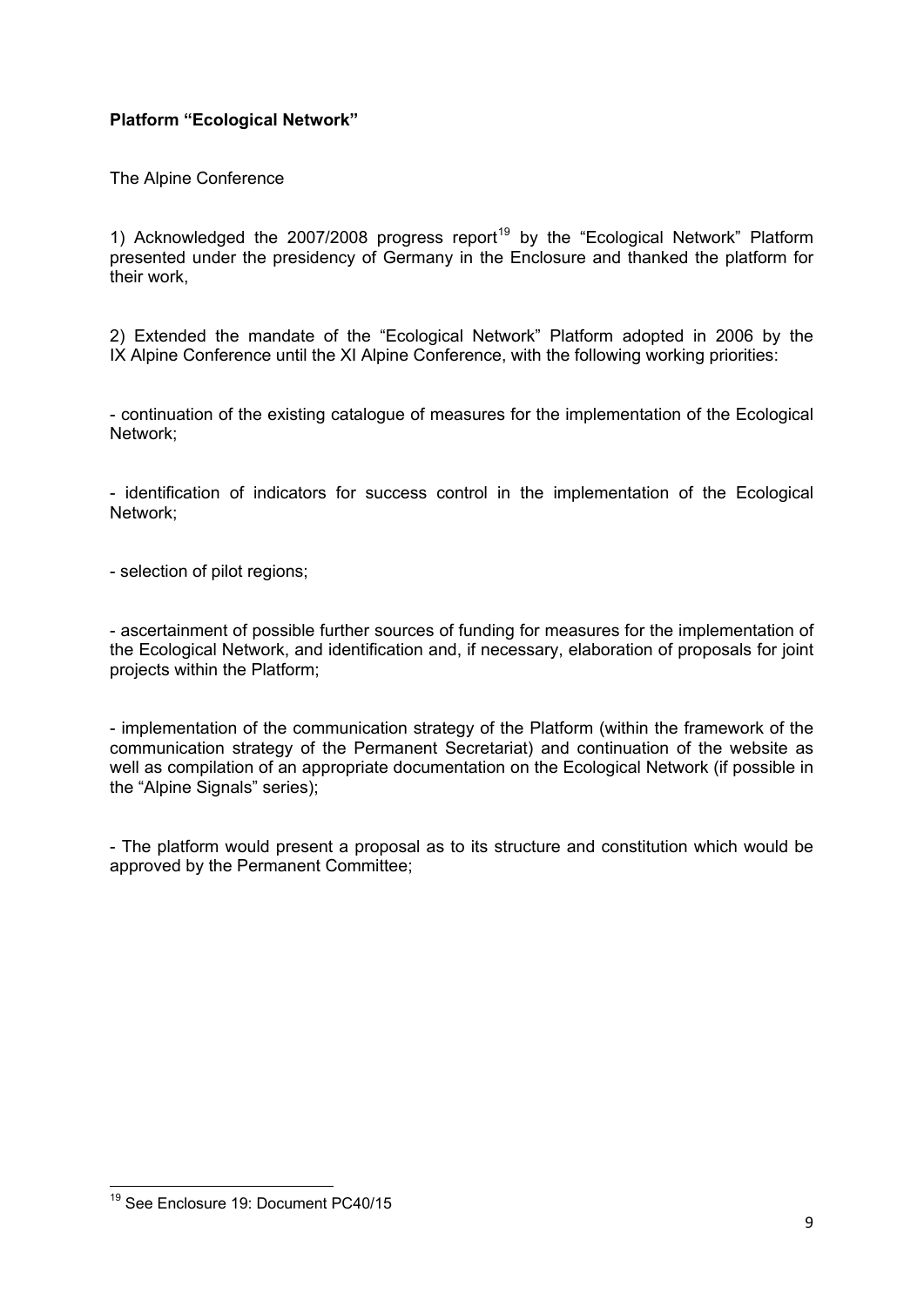- selection of a Contracting State for the Platform presidency following that of France from 2011 onwards;

- in cooperation with SOIA, coordination of various initiatives in the field of data management (EU, ECONNECT, Ecological Continuum Project, etc.), e.g. organising a workshop for exchange of experiences:

- continuation of exchange and cooperation with various projects, relevant initiatives of the European Commission and the Council of Europe, and of the Carpathian Convention and the CBD;

- making the most of the 2010 UN Year of Biodiversity in order to draw more attention to the activities promoting the Ecological Network in the Alps (e.g. by means of participating in conferences and events);

- further support in the implementation of the Memorandum of Cooperation between the Alpine and Carpathian Conventions with the CBD;

3) Instructed the Permanent Committee and the "Ecological Network" Platform to continue their work in accordance with the adopted mandate and to report on it to the XI Alpine Conference,

4) Entrusted France with the presidency of the "Ecological Network" Platform for the period from 2009 to 2011.

### **Platform "Natural Hazards"**

The Alpine Conference

1) Acknowledged the 2007/2008 progress report presented by the "Natural Hazards" Platform (PLANALP) (Enclosure  $1)^{20}$  $1)^{20}$  $1)^{20}$ ,

<span id="page-9-0"></span><sup>&</sup>lt;u> Tanzania (h. 1878).</u><br>Igarraren 18a - Antonio III.a eta Espainiako II.a eta Espainiako II.a eta Espainiako II.a eta Espainiako II.a <sup>20</sup> See Enclosure 20: Document PC38/9/1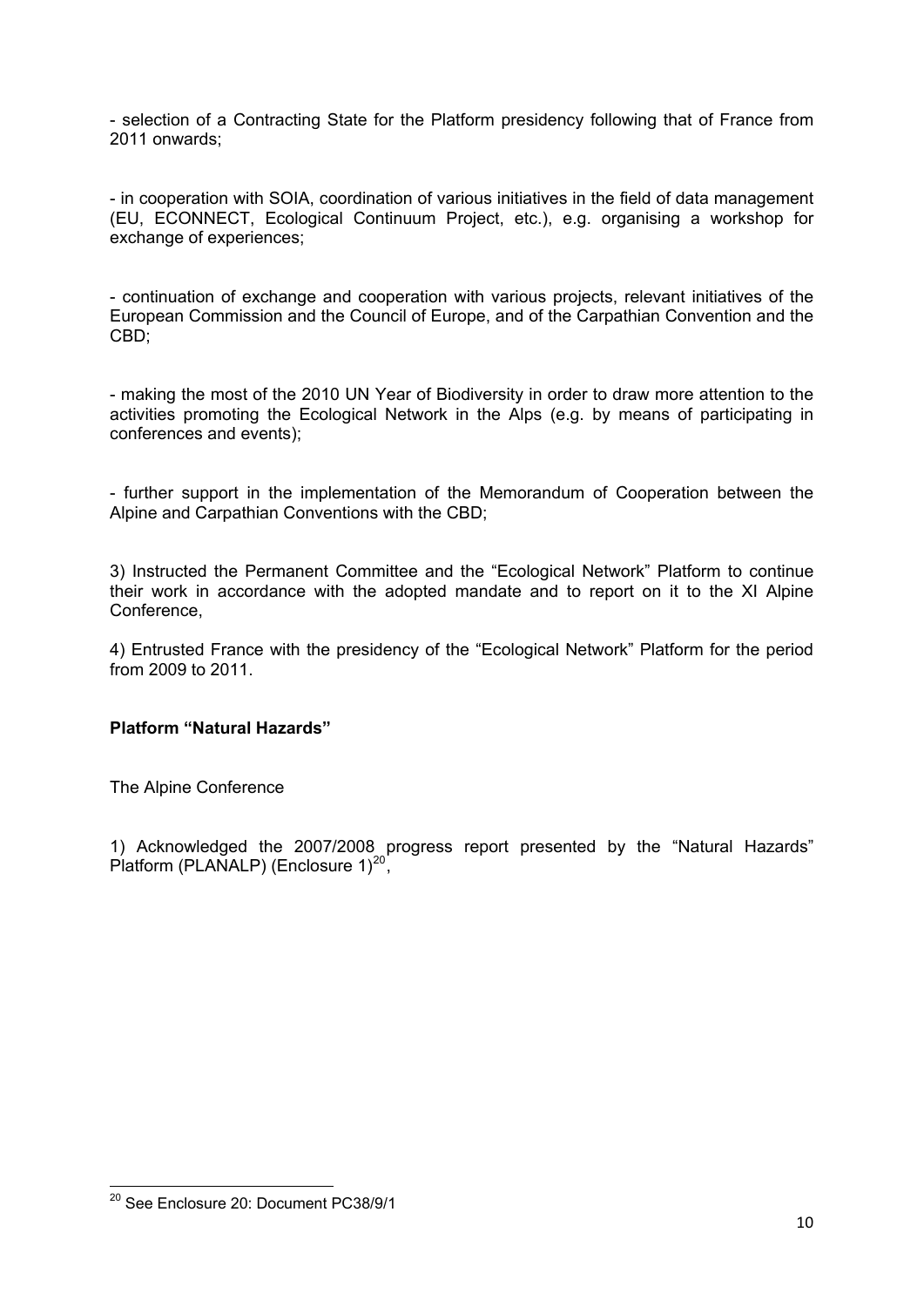2) Acknowledged the hotspot papers and conclusions (Enclosure  $2)^{21}$  $2)^{21}$  $2)^{21}$  compiled by the "Natural Hazards" Platform (PLANALP) in the 2007/2008 period and requested the Contracting Parties to implement them,

3) Acknowledged the recommendations for the local level (Enclosure 3)<sup>[22](#page-10-1)</sup> and requested the Contracting Parties to support their implementation at the local level,

4) Extended the mandate of the "Natural Hazards" Platform (PLANALP) adopted in 2006 by the IX Alpine Conference with the following working priorities until the XI Alpine Conference:

- strategic concepts for dealing with natural hazards

- evaluation of concepts for integrated risk management in protecting against natural hazards - devising and implementing recommendations for the following areas:

- residual risk from natural hazards
- climate change
- risk dialogue
- spatial planning

5) Entrusted Switzerland with the continued presidency of the "Natural Hazards" Platform (PALNALP) until the XI Alpine Conference.

# **Item B4 Implementation of the "Population and Culture" declaration**

The Alpine Conference

1) Acknowledged the report<sup>[23](#page-10-2)</sup> by Italy and thanked Italy for its work,

  $21$  See Enclosure 21: Document PC38/9/2

<span id="page-10-1"></span><span id="page-10-0"></span><sup>22</sup> See Enclosure 22: Document PC38/9/3

<span id="page-10-2"></span><sup>&</sup>lt;sup>23</sup> See Enclosure 23: Document AC X/B4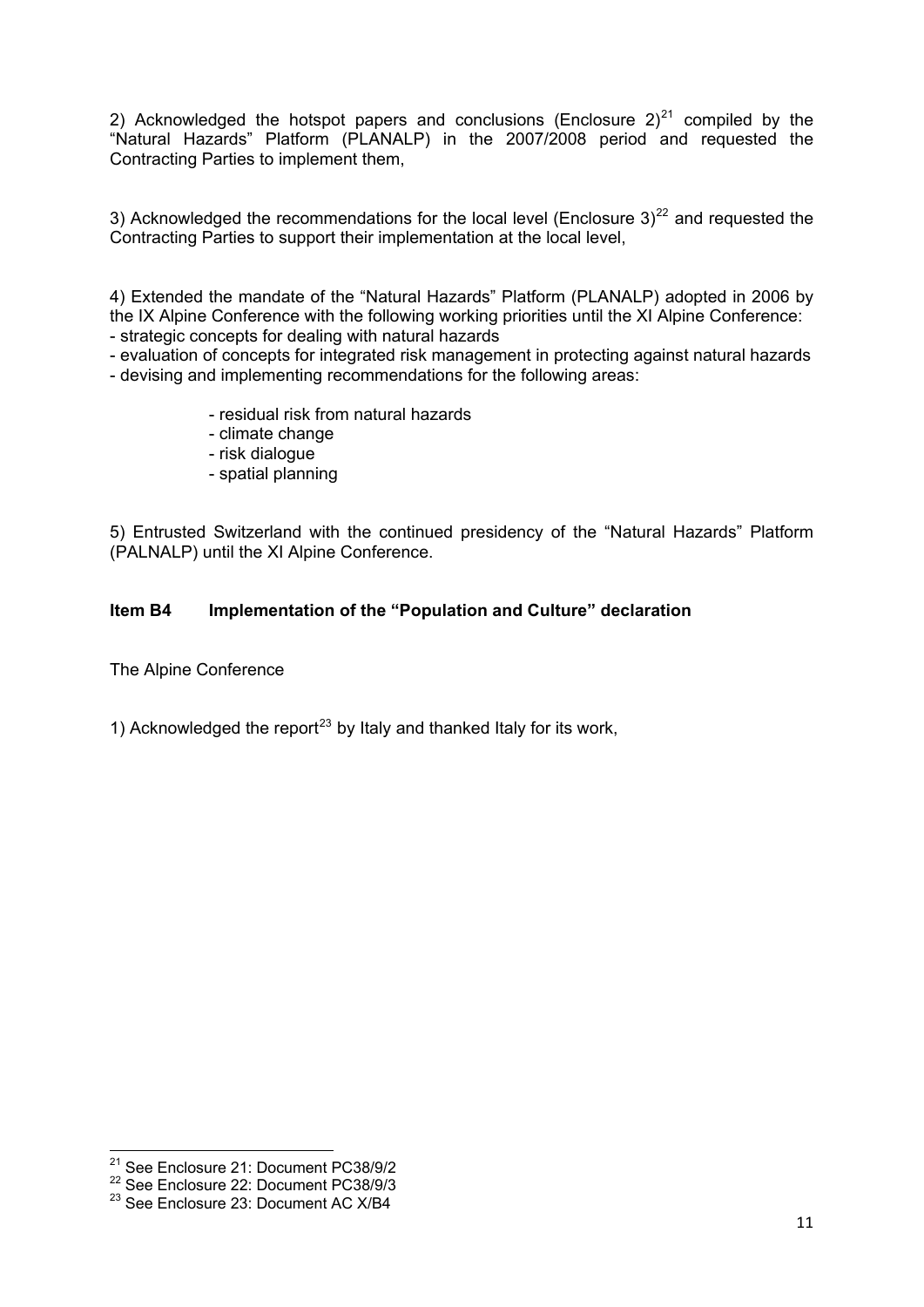2) Decided to establish a Working Group presided over by Italy to work on regional development factors for better handling of demographic change in the Alpine Space (employment, innovation, brain drain). In doing so, the Conference was conscious that it is important to discuss topics that are of public concern, and aware of global economic and financial problems which would affect especially weaker regional economies.

3) Instructed Italy to elaborate for this purpose the mandate of this Working Group in consultation with the Contracting Parties and to present it to the Permanent Committee for approval at its 41<sup>st</sup> session.

#### **Item B5 Second Report on the State of the Alps on the subject of water, establishment of the Water Platform, and selection of the subject of the third Report on the State of the Alps**

# **Second Report on the State of the Alps**

The Alpine Conference

1) Thanked the Ad-hoc Expert Group for their work and the results achieved,

2) Appropriately acknowledged the results of the Water Conference in Munich on 30 and 31 October 2008,

3) Adopted the second Report on the State of the Alps, titled "Water and Water Management  $Issues"^{24}$  $Issues"^{24}$  $Issues"^{24}$ 

<span id="page-11-0"></span><sup>&</sup>lt;sup>24</sup> See Enclosure 24: Documents AC X/B5/EN-long, AC X/B5/EN-short, AC X/B5/DE-short, AC X/B5/FR-short, AC X/B5/IT-short, AC X/B5/SL-short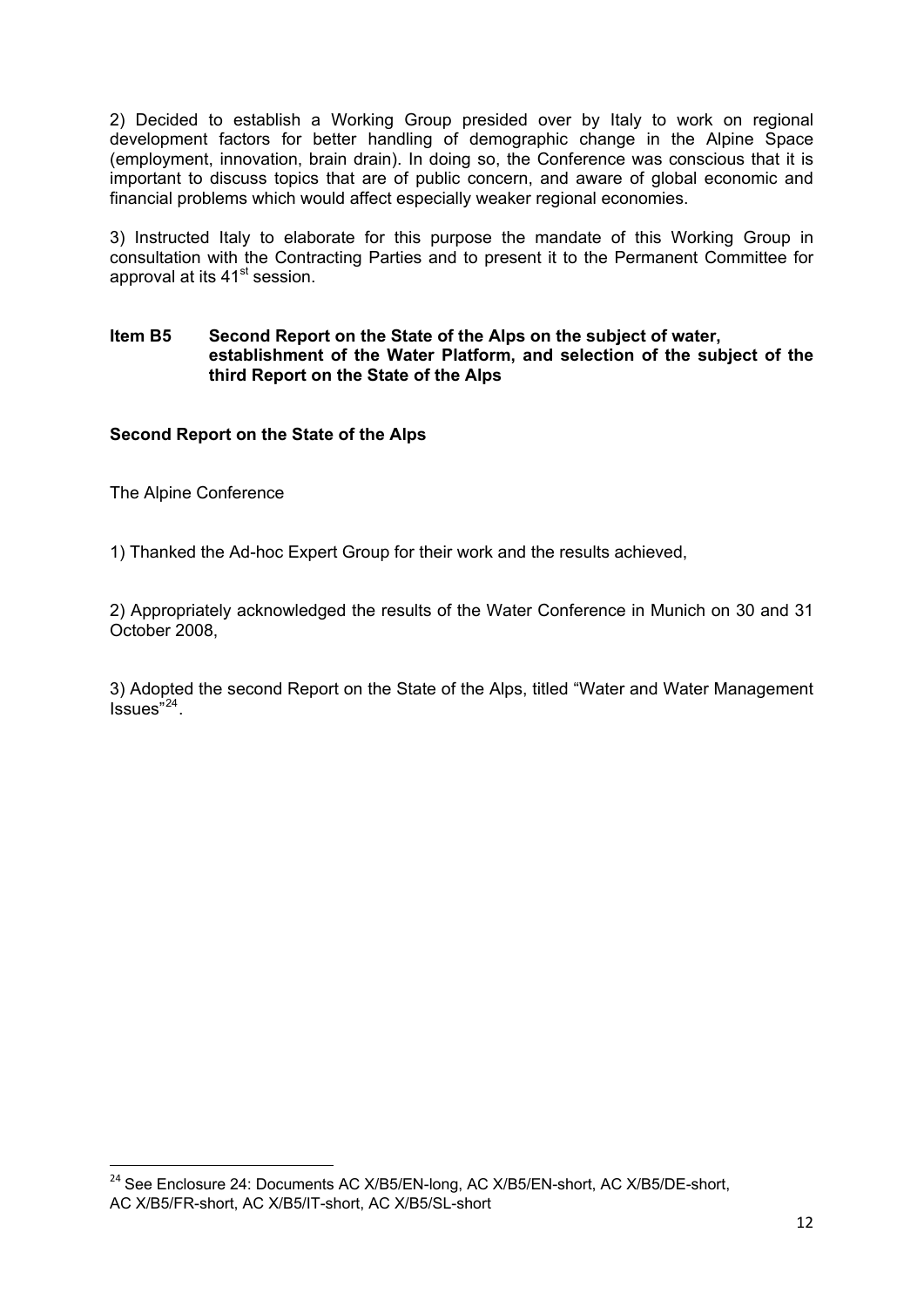# **Platform "Water Management in the Alpine Space"**

The Alpine Conference

hoc Expert Group, 1) Acknowledged the report<sup>[25](#page-12-0)</sup> by the Permanent Secretariat and the presidency of the Ad-

2) Established a Platform named "Water Management in the Alpine Space", constituted as specified in Enclosure  $1^{26}$  $1^{26}$  $1^{26}$  and with the mandate described in enclosure  $2^{27}$  $2^{27}$  $2^{27}$ , which would be valid until the XI Alpine Conference,

3) Entrusted Austria and Switzerland with the presidency of the "Water Management in the Alps" Platform until the XI Alpine Conference,

4) Acknowledged Italy's readiness to organise a Water Conference in 2010 for the presentation of the work of this Platform.

### **Subject of the third Report on the State of the Alps**

The Alpine Conference

1) Fixed "Sustainable Rural Development and Innovation" as the subject of the third Report on the State of the Alps and asked the Slovene Presidency to fix the sub-topics, giving special attention to the important energy issue in relation to climate change.

2) Asked the Permanent Secretariat upon consultation with the Presidency of the Alpine Conference to coordinate the elaboration of the third contribution to the Report on the State of the Alps, accompanied by an Ad-hoc Expert Group presided over by France, with the involvement of the Focal Points of the Contracting Parties on the one hand and the main groups of reference of science, of the Observers, and of other interested

  $^{25}$  See Enclosure 25: Document PC40/12a bis

<span id="page-12-1"></span><span id="page-12-0"></span><sup>26</sup> See Enclosure 25: Document PC40/12a bis/1

<span id="page-12-2"></span><sup>27</sup> See Enclosure 25: Document PC40/12a bis/2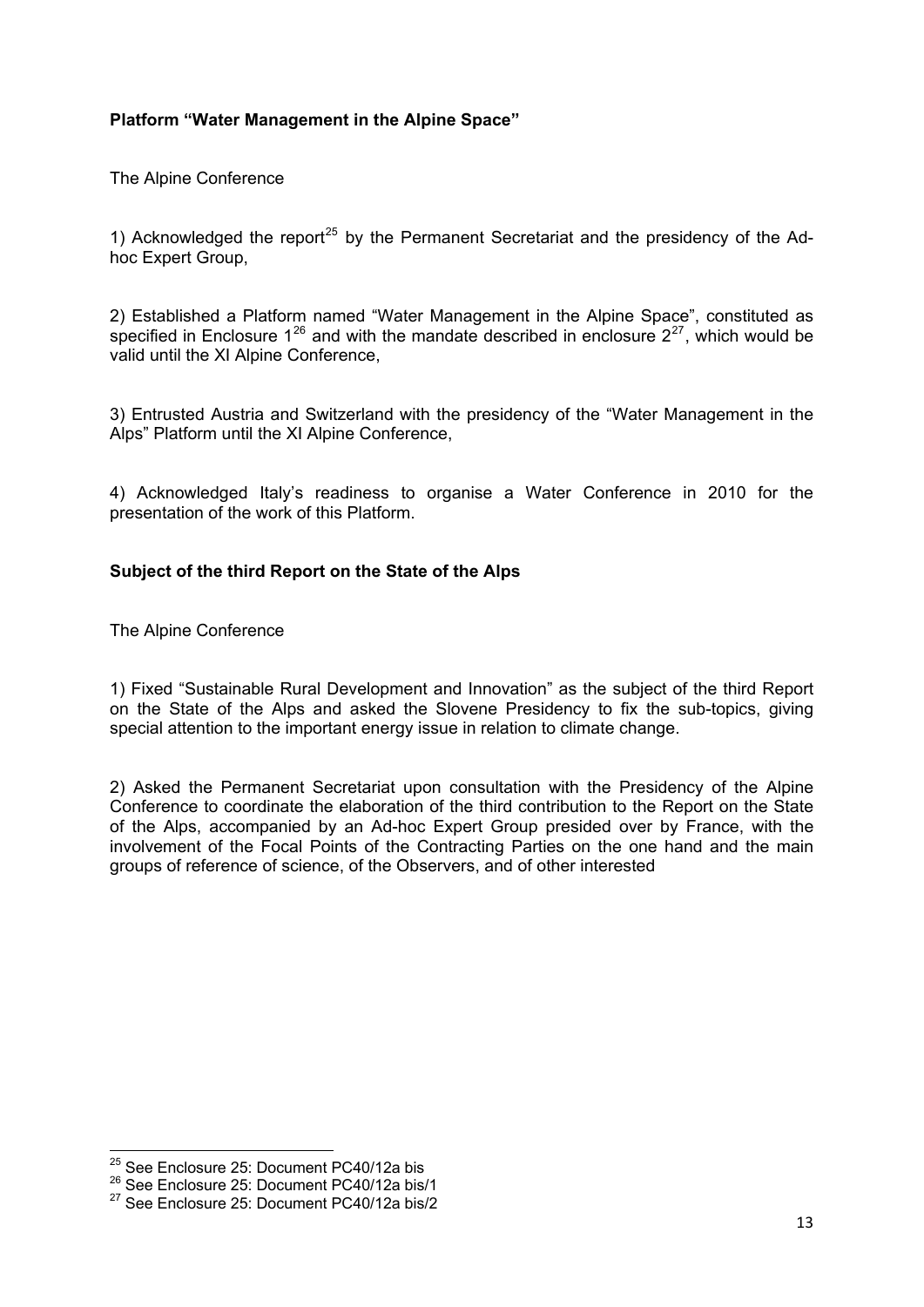institutions on the other hand, and to present it to the XI Alpine Conference in the year 2011.

# **Item B6 Action Plan on Climate Change in the Alps**

The Contracting Parties of the Alpine Conference at their meeting in Evian on 12 March 2009 in accordance with the related decision of the IX Alpine Conference in Alpbach adopted the Action Plan<sup>[28](#page-13-0)</sup>, which aims at making the Alps an exemplary region for combating and adapting to climate change, and bind themselves to pursue its implementation by means of concrete measures and to provide the necessary funds for this purpose.

Recognising the facts that curbing the effects of climate change requires immediate action, and that joint action of the Contracting Parties of the Alpine Convention leads to added value, they consensually decided:

1) to implement joint projects within the spatial scope of the Alpine Convention for the concentrated application of the measures contained in the Action Plan, with the support of the structures of the Alpine Convention and its Working Groups, especially

- to document the effects of climate change on natural hazards in the Alpine Space, with the support of the "Natural Hazards" Platform PLANALP,

- to develop guidelines for the monitoring of the Alpine mountain forests exposed to climate change

- to identify tourist companies offering "low-carbon" products in terms of travel and stay, disseminate good practices, and recognise the best projects implemented by means of Adhoc initiatives (such as the Award for Sustainable Alpine Tourism, the CIPRA Award, the Pro Natura – Pro Ski Award),

<span id="page-13-0"></span><sup>&</sup>lt;u> Tanzania (h. 1878).</u><br>Igarraren 18a - Antonio III.a eta Espainiako II.a eta Espainiako II.a eta Espainiako II.a eta Espainiako II.a <sup>28</sup> See Enclosure 28: Document AC X/B6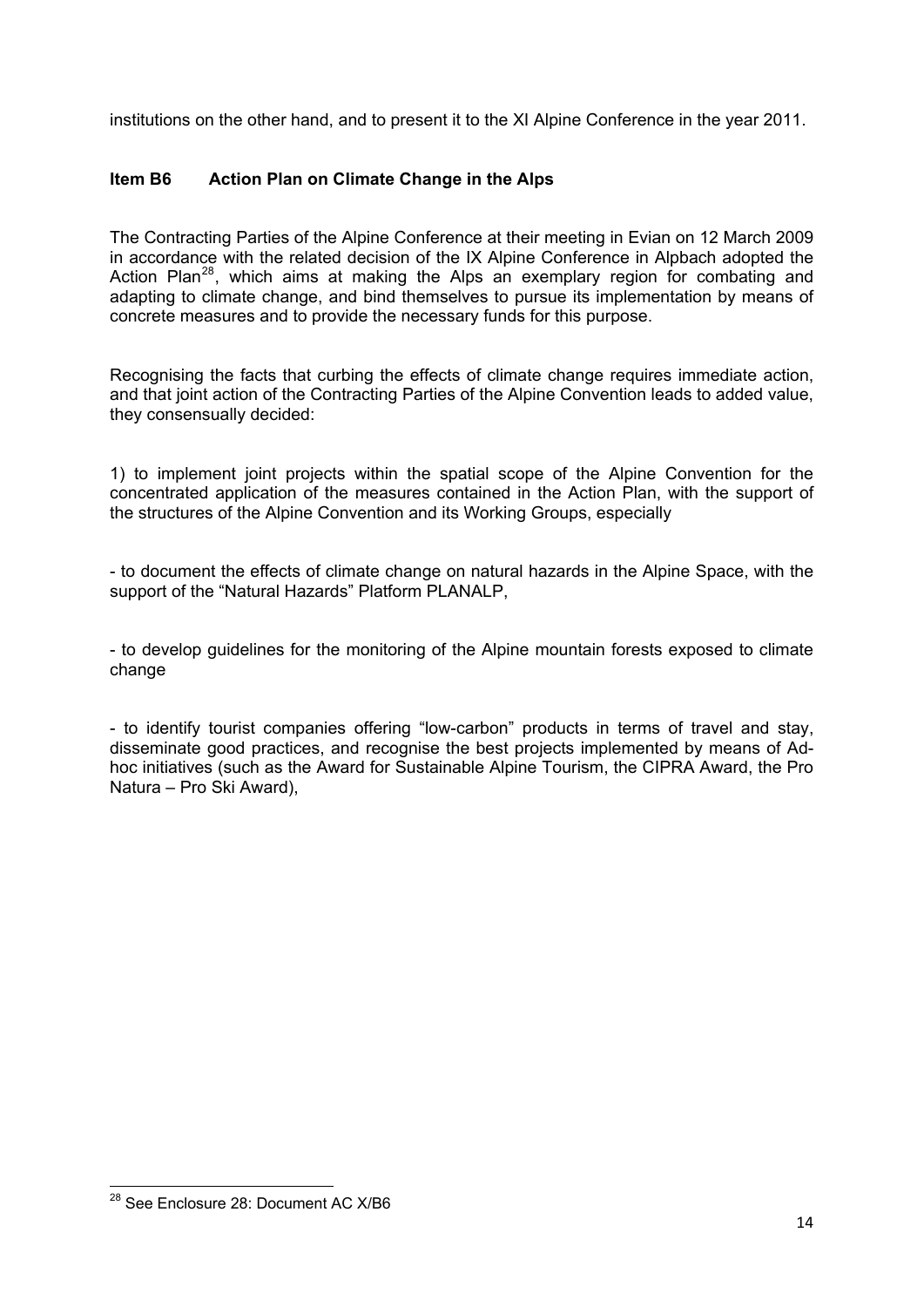- to implement an ecological network in the Alps for the facilitation of the migration of animal and plant life, based especially on the work of the "Ecological Network" Platform,

- to develop guidelines for the construction, optimisation or reconditioning of small hydroelectric power stations saving aquatic life and biodiversity,

- to implement projects in the field of ecological construction, make them known, and if necessary adapt respective existing regulations;

2) to request the Ministers of the "Group of Zurich", who are examining various methods of regulating Alp-crossing goods transit, for example by means of an Alpine Crossing Exchange, to give urgent attention to the implementation of means of curbing greenhouse emissions in order to ameliorate climate change

and for this purpose to organise as quickly as possible exchange of information between the two institutions,

3) to request the Permanent Secretariat of the Alpine Convention:

a) to establish an internet site on which relevant and up-to-date information on climate change can be collected and with the help of solutions can be exchanged so that the population and local decision makers in the Alpine Space can be closely involved in the implementation of the Action Plan,

b) periodically to adapt the implementation of the Action Plan as appropriate.

4) to perform a first evaluation of the implementation of the Action Plan on the occasion of the next Alpine Conference in order to apply any necessary adaptations,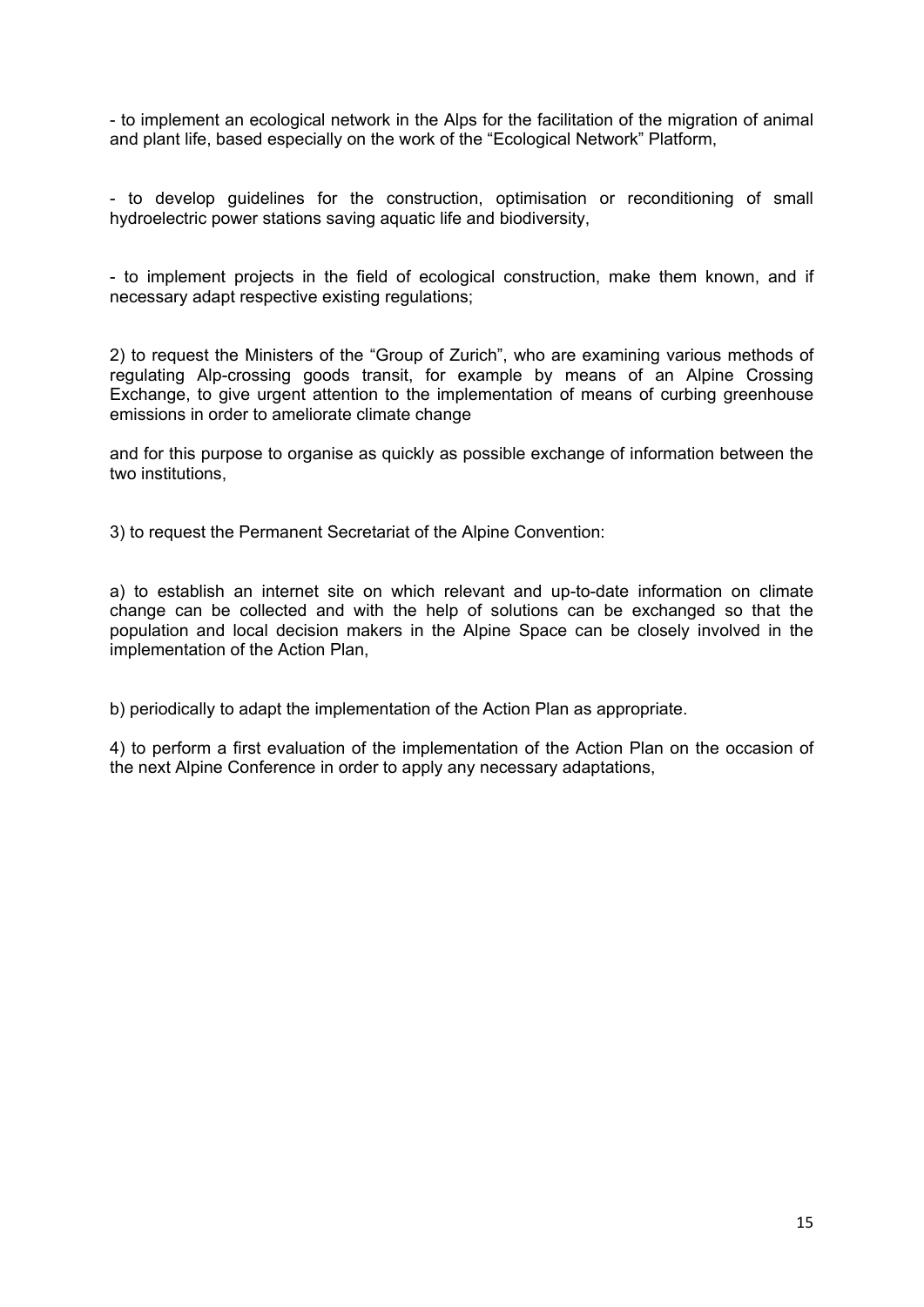5) to conduct a survey in order to explore how the Alps can be made climate neutral by 2050.

# **Item 5 Presidency of the Alpine Conference for the 2009-2011 period**

The Alpine Conference entrusts Slovenia with the Presidency of the Alpine Conference for the period form 2009 to 2011 and thanks France for the work done in the course of its Presidency.

# **Item 6 Approval of the Minutes of Decisions**

The Alpine Conference approves the preliminary Minutes of Decisions and forwards them to the Permanent Committee for the approval of the final version.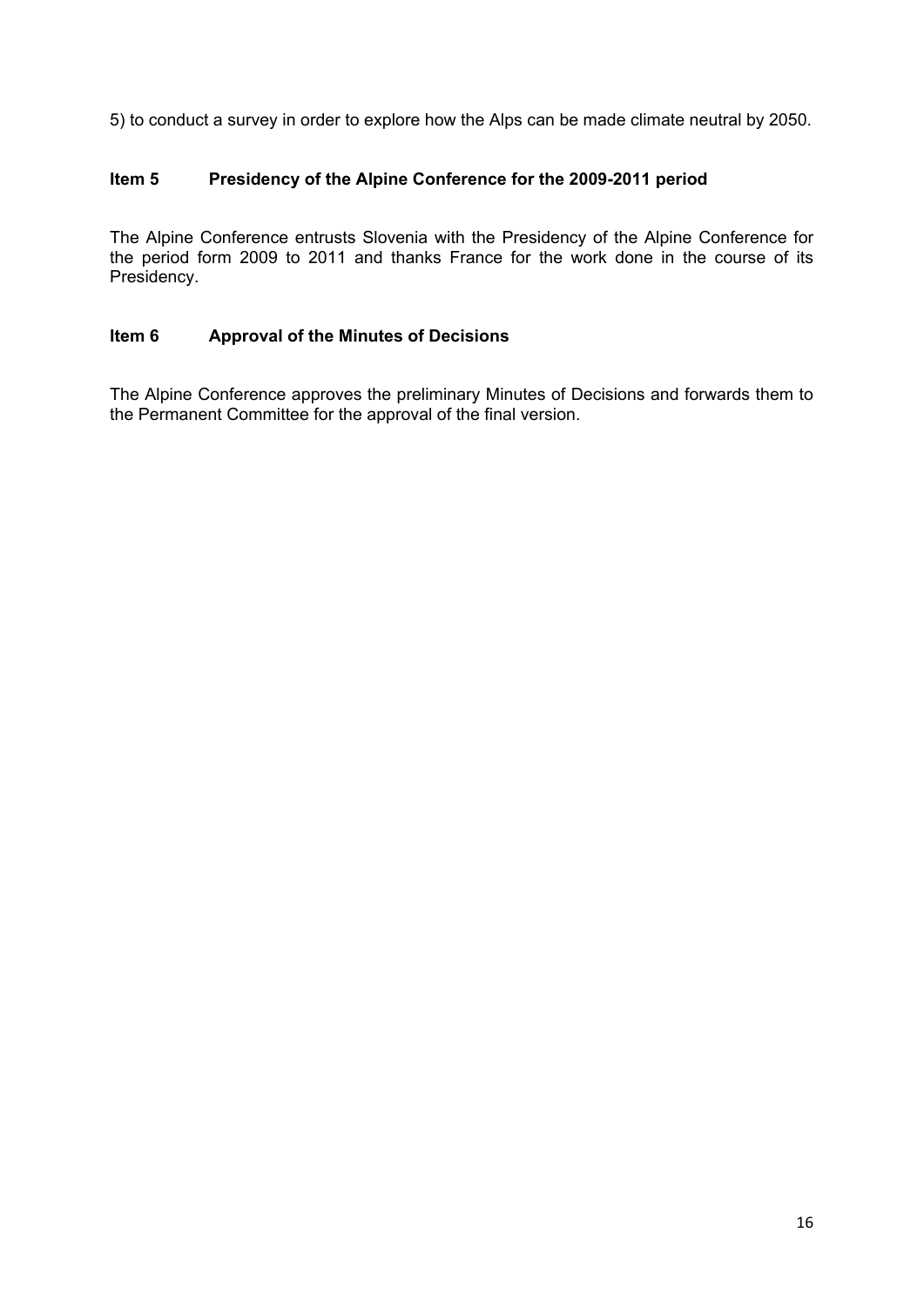# **Index of Enclosures**

| Enclosure 1  | Declaration by the Observers on the future of the Alpine Convention                                                                   |
|--------------|---------------------------------------------------------------------------------------------------------------------------------------|
| Enclosure 2  | Report on the half-time review of the 2005-2010 Multi-Annual Working<br>Programme of the Alpine Conference: Document PC40/5           |
| Enclosure 3  | 2007/2008 annual balance sheet of the Permanent Secretariat:<br>Document AC X/A2                                                      |
| Enclosure 4  | 2009/2010 budget of the Permanent Secretariat: Document AC X/A2/3                                                                     |
| Enclosure 5  | Financial and Accounting Rules of the Permanent Secretariat:<br>Document AC X/A3/2                                                    |
| Enclosure 6  | 2007/2008 progress report of the Alpine Network of Protected Areas:<br>Document AC X/A5                                               |
| Enclosure 7  | 2009/2010 working programme of the Alpine Network of Protected<br>Areas: Document AC X/A5/2                                           |
| Enclosure 8  | 2007/2008 financial report and 2009/2010 budget of the Protected<br>Areas Task Force of the Permanent Secretariat: Document AC X/A5/3 |
| Enclosure 9  | Mandate of the "Large Carnivores" Platform: Document AC X/A6                                                                          |
| Enclosure 10 | Report on SOIA: Document PC40/9                                                                                                       |
| Enclosure 11 | Report on the International Mountain Partnerships: Document PC40/11                                                                   |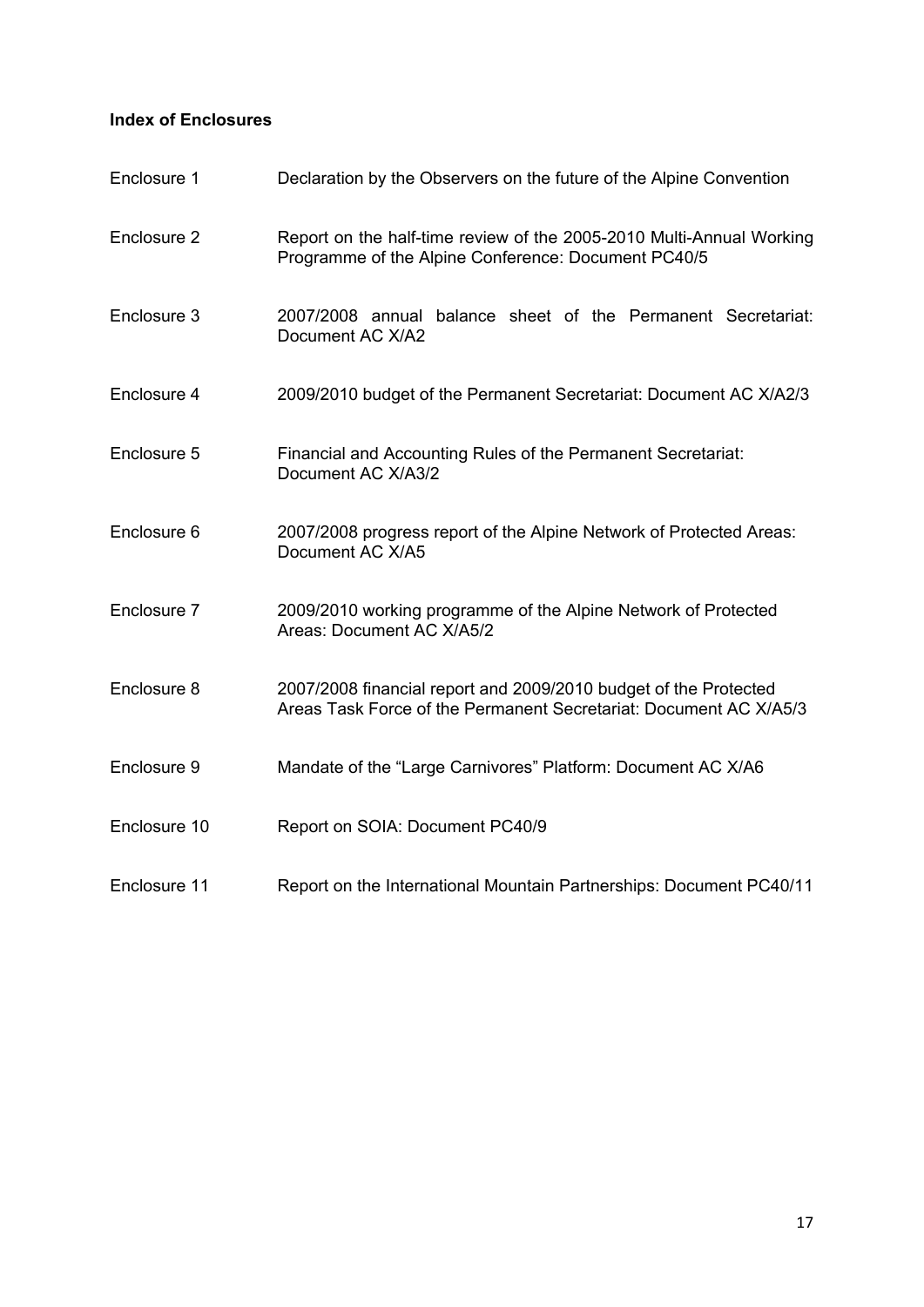| Enclosure 12 | Report by the Compliance Committee on the current state of<br>compliance with the Alpine Convention and its Implementation<br>Protocols: Document AC X/B2/1 |
|--------------|-------------------------------------------------------------------------------------------------------------------------------------------------------------|
| Enclosure 13 | Recommendations by the Compliance Committee:<br>Document AC X/B2/2                                                                                          |
| Enclosure 14 | Standardised structure for reviewing the "Population and Culture"<br>declaration: Document AC X/B2/3                                                        |
| Enclosure 15 | Mandate of the "Transport" WG: Document PC40/13/1                                                                                                           |
| Enclosure 16 | Report by the "UNESCO World Heritage" WG: Document PC40/14                                                                                                  |
| Enclosure 17 | Recommendations by the "UNESCO World Heritage" WG:<br>Document PC40/14/4                                                                                    |
| Enclosure 18 | Documentation by the "UNESCO World Heritage" WG:<br>Document PC40/14/1-3                                                                                    |
| Enclosure 19 | 2007/2008 progress report of the "Ecological Network" Platform<br>Document PC40/15                                                                          |
| Enclosure 20 | 2007/2008 progress report by the "Natural Hazards" Platform<br>Document PC38/9/1                                                                            |
| Enclosure 21 | Hotspot papers by the "Natural Hazards" Platform:<br>Document PC38/9/2                                                                                      |
| Enclosure 22 | Recommendations by the "Natural Hazards" Platform for the local<br>level: Document PC38/9/3                                                                 |
| Enclosure 23 | Report on the implementation of the "Population and Culture"<br>declaration: Document AC X/B4                                                               |